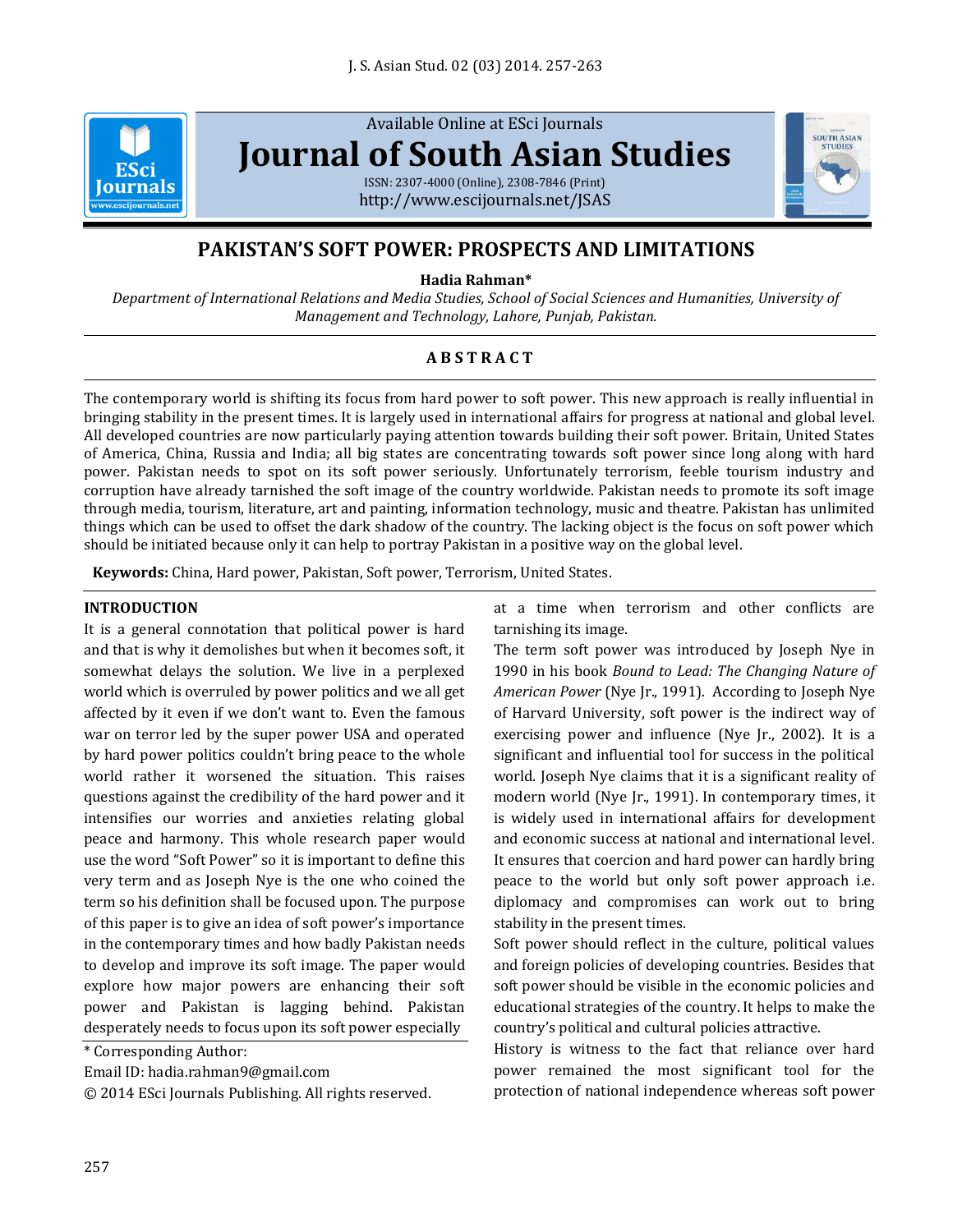was given negligible attention and that too was limited to intellectual and academic debate only. Sun Tzu, the famous Chinese strategist, said the supreme art of war is to subdue the enemy without fighting (Guangrao and Huimin, 2011). Soft power is probably the only effective art of doing that.

The emerging trend of shift from hard to soft power in the developing world is growing faster than anyone has ever expected. All developed nations are particularly especially focusing towards their soft power image that characterizes its significance. Europe, USA, China and India are all concentrating their focus on soft power and change in their foreign policies, culture and politics are a glowing indicator of that. Hard power politics has just aggravated the current world problems and global issues. This situation is posing a big challenge to world leaders and international scholars to decipher the best practical way forward. Soft power politics is gradually turning out Table 01. Leading States and Their Power Resources (1500-2000)

to be the best possible solution and answer to the issues at hand.

## **RESEARCH METHODOLOGY**

It is a descriptive study with little tinge of comparison. The sources include books, journals and newspapers mainly. It also focuses upon the loopholes and recommendations for improving the soft image of the Pakistan. Authentic secondary sources like books and journals have been consulted to preserve the quality standard.

**Soft power in practice ─ Big Powers:** By having a look at the world, one can realize well that currently by and large those countries are progressing rapidly who are ahead in the field of soft power. The transition from hard to soft power depicts that power is now less tangible and less coercive. The following table shows the gradual transition of power resources of leading states in different periods of time.

| Period               | <b>State</b>         | <b>Major Resources</b>                  |
|----------------------|----------------------|-----------------------------------------|
| Sixteenth Century    | Spain                | Gold<br>bullion.<br>colonial<br>trade.  |
|                      |                      | mercenary armies, dynastic ties         |
| Seventeenth Century  | <b>Netherlands</b>   | Trade, capital markets, navy            |
| Eighteenth Century   | France               | Population, rural industry, public      |
|                      |                      | administration, army, culture (soft     |
|                      |                      | power)                                  |
| Nineteenth century   | <b>Britain</b>       | Industry, political cohesion, finance   |
|                      |                      | and credit, navy, liberal norms (soft   |
|                      |                      | power), island location (easy to        |
|                      |                      | defend)                                 |
| Twentieth century    | <b>United States</b> | Economic scales, scientific and         |
|                      |                      | technical<br>leadership,<br>location,   |
|                      |                      | forces<br>military<br>and<br>alliances. |
|                      |                      | universalistic culture and liberal      |
|                      |                      | international regimes (soft power)      |
| Twenty-first century | <b>United States</b> | Technological leadership, military      |
|                      |                      | and economic scale, soft power, hub     |
|                      |                      | of transnational communications         |

**Source:** Joseph S. Nye Jr., (2002-2003, Winter). Limits of American Power. *Political Sciences Quarterly,* 117 (04), 555.

According to the survey of Monocle magazine's 'soft power' ranking, Britain ousts the U.S. as the world's most influential nation. A successful hosting of the Olympics and Paralympics, the Queen's Diamond Jubilee and continuing success in the arts can be credited for the Britain's top position. The list counted in everything from diplomatic strength to Olympic gold medals. United States demoted to second position, with Germany falling in third. In all, fifty factors were used to assess soft power, ranging from the number of cultural missions, Olympic medals and foreign students to the quality of a country's cuisine, architecture and businesses. It shows how soft power is gradually overtaking hard power (Kelly, 2012).

The Bush administration kept keen on focusing hard power since 9/11. Their military interventions in Iraq and Afghanistan made them concentrate towards hard power only. The Obama administration also failed to focus on soft power image initially. Now it is turning its focus towards soft power as it already witnessed China's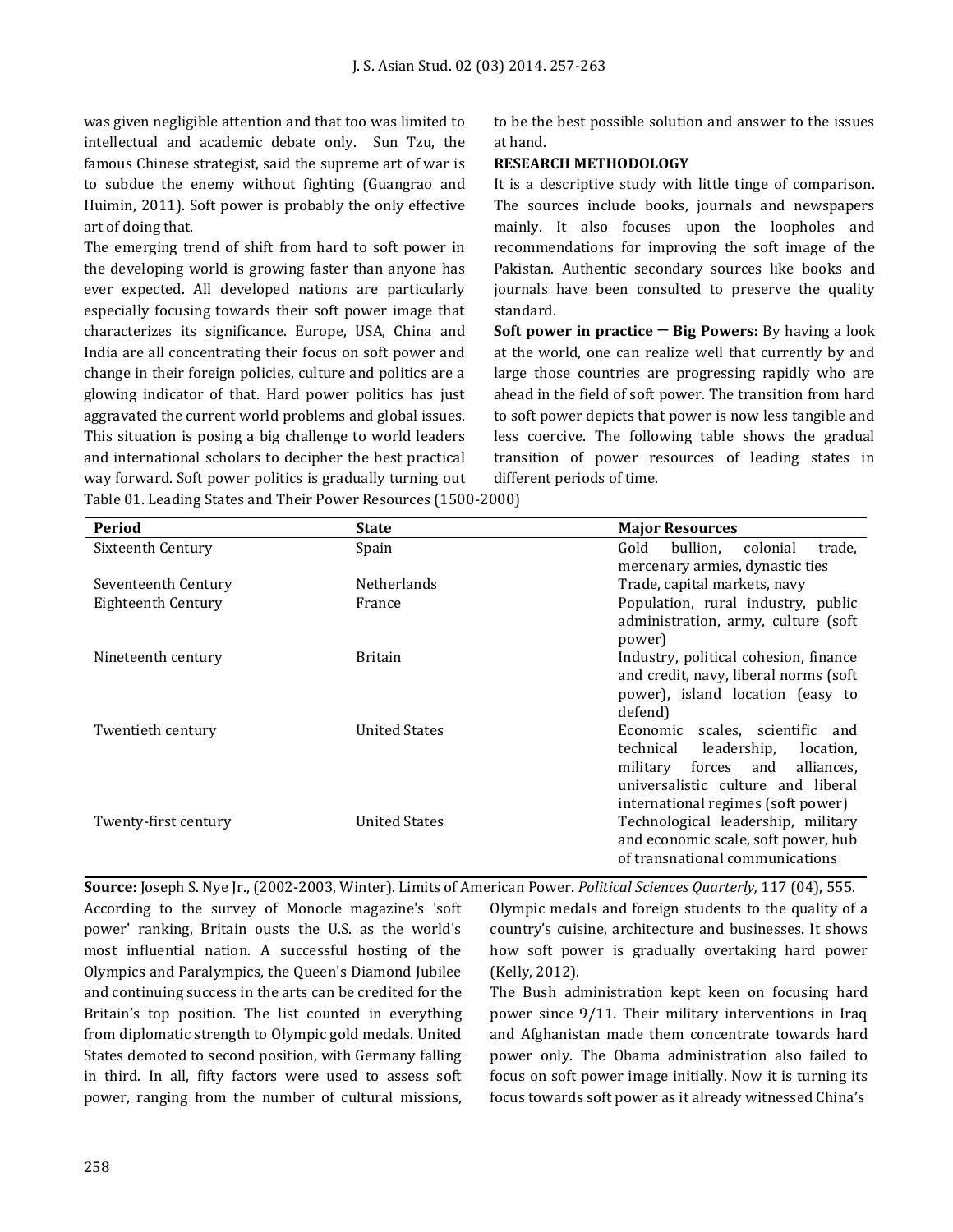progress in this field (Nye Jr., 2003).

Mighty China has always been an important power both in ancient times and today's global era. This country has gradually settled out all its issues both at the national and international level. China's economic success and entry onto the world stage has firmly established the country as a force to be reckoned with, most certainly in economic terms. China overtook Japan to become the world's second largest economy in 2010 and some scholars predicted that it could overtake even the United States (US) within a few years to become the world's largest economy. But, despite its economic prowess, China has yet to match the soft power influence of the US (Morrison, 2013; Hamlin and Li, 2010). China too realizes the significance of soft power and is working hard to build up its soft power rapidly. Although USA so far outshines China in soft power, China is diligently making giant leaps in this area [\(Chuck](http://www.acus.org/users/adrienne-chuck), 2013). China's global media expansion started in earnest in 2009. It forms part of China's 'Going out' strategy, one of the focal points of the Chinese Communist Party's (CCP) twelfth five-year-plan, from 2011 to 2015, to accelerate economic and political development, and to improve China's image as a global player (Yu and Li, 2009).

By having a glance at US Foreign policy and EU Foreign policy, it seems obvious that majority of their leaders are embracing the reality that it is only the soft power that can be used to convince and persuade other countries to adopt EU and US's life styles, political framework and traditions.

Russian soft power remained absent during the last decade but since Vladimir Putin emphasized on its importance by referring to it as a matrix of tools and methods to accomplish goals of foreign policy without using arms, Russia is working hard on its soft power image (Shakirov, 2013). As the concept of soft power is becoming more and more renowned in Russia so its authorities are trying their best to support and uphold a direct control and power over it. Russia is fully focusing on its foreign policy to make it more effective. It would definitely improve overall image of Russia, expand its foreign policy and organize Russia's soft power resource base (Shakirov, 2013).

India, the immediate neighboring country of Pakistan has been focusing on its soft power since long along with hard power. One of the strongest forms of their soft power is their film industry called bollywood. Other forms include their rich multi dynamic culture, technology, education etc.

It is a complex world where three sources of power; military, economic and soft remain significant but if contemporary economic and social trends prevail, leadership in this information revolution and soft power will become more important in the mix (Nye Jr., 2002).

# **PAKISTAN'S SOFT POWER: BRIEF ACCOUNT**

Since 9/11, Pakistan's image has badly ruptured despite having many positive things to its credit. Pakistan is trying its best to shed off the image of terrorism and other negative connotations clinged to its name. The unfortunate part though is the western portrayal of Pakistan on the international level which is negative and very discouraging. Neglecting the importance of soft power can be viewed as a major reason for such notorious depiction of the country's image. Pakistan is in dire need to promote its soft power in order to alter its tarnished image internationally.

A recent poll by Lowey Institute for International Policy on Indian public perceptions about their future in the world declared that almost 94 percent Indians consider Pakistan a threat (Saleem, 2013). It is quiet sad but one has to admit the harsh fact that reliance on hard power can be counted as a major factor in the list.

The dynamics of power have changed since the advancement in information technology. Smart phones, social media and media channels have made every ordinary person much more informed and special. It eventually turned public opinion into something more influential and significant. The public of the world is now having play cards at their table. Coercion and hard power make it difficult to achieve desired results in contemporary times when public is so informed and aware of everything.

The socio-political values, policies and cultural appeal of a country are very influential tools to narrate any story through available communication means and the ruling authority has very little control over the tale produced by these tools. It brings foreign policy of a country in into the lime light. Unfortunately Pakistan has been generating very negative stories in this regard. It includes terrorism, a poor education system, negligible tourism, corruption at all levels, hounded minorities and depriving girls of their basic rights (Saleem, 2013).

There are positive images about Pakistan as well but unfortunately they don't cover the narrative well and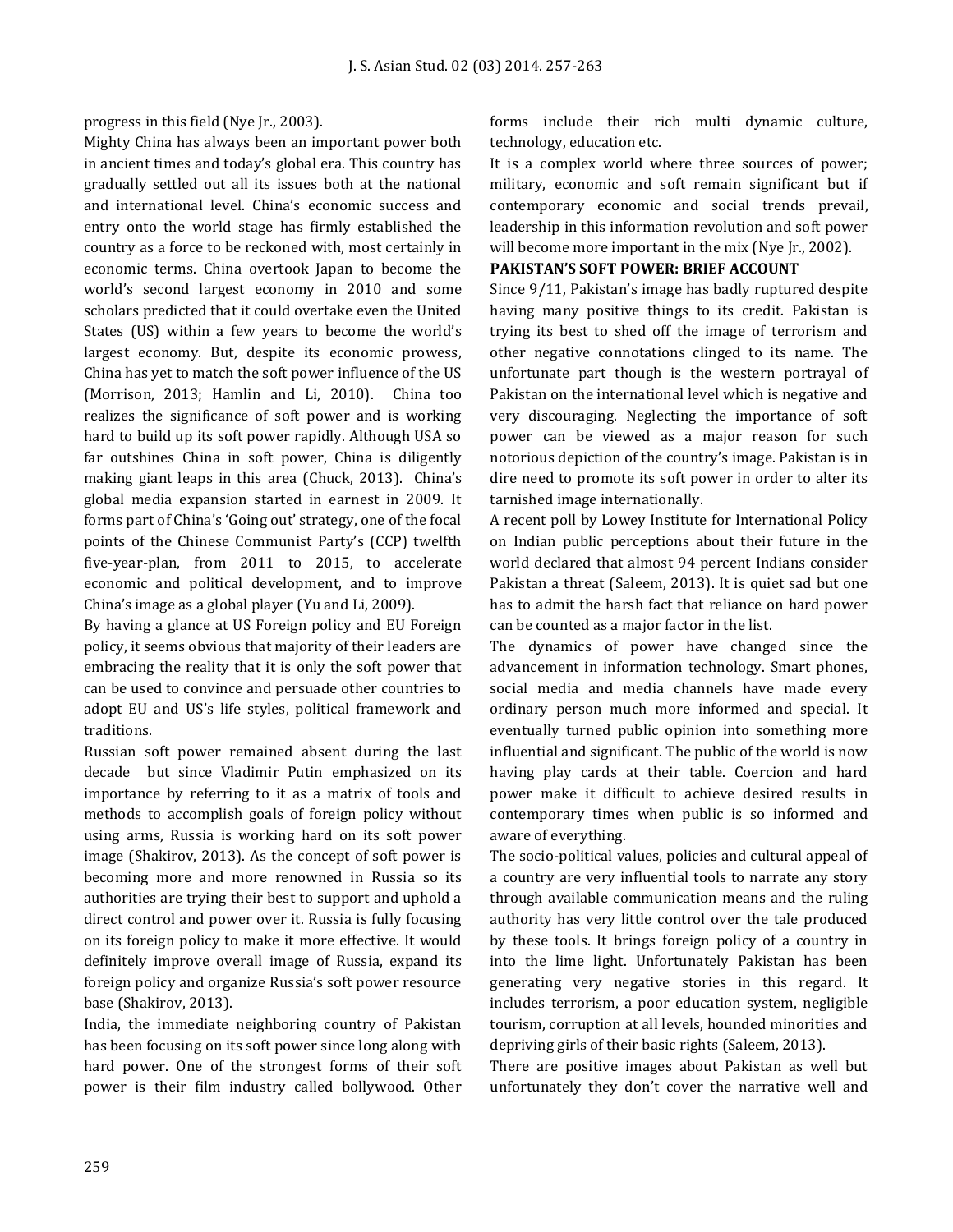even if they do, controversial narratives conceal any remaining positivity.

The winning of Oscar by Shermeen Obaid Chinoy for "Saving Face" has made Pakistan proud and helped in building a positive image of the country in front of the whole world (Qureshi, 2012). It was definitely a proud moment for the country. The exalted award was won at the most appropriate time because that was the time when the country was being blamed for all wrong deeds. At least this award did a little to change the image. In addition to it, it was won by a lady, something which really helped to negate the misperception that women are not allowed to work in Pakistan. The recent story of Malala Yousafzai became so popular but unfortunately it carried a negative image about the education of girls at terrorist's hands in Pakistan. It had an echo of education so it became a big hit and Malala got nominated for Nobel Peace Prize (Saleem, 2013).

Successive Pakistani governments focused on promoting soft image of the country from time to time but it has never been one of their top priorities. Nawaz Sharif launched The Islamabad Institute of Policy Research in June 1999 so that anti Pakistan propaganda could be tackled effectively at national and international level. One of the review documents of this think tank reads: "The western media has been highlighting only those things where the image of Pakistan could be tarnished and has been vociferous in demanding more, the 'doing more syndrome'. This is partly due to the fact that governments in Pakistan have seldom given importance to soft power and image building process of the nation. Pakistan needs to promote its domestic and international performance to alter its image in the eyes of foreign media (Saleem, 2013).

Strength is traditionally the most important factor for counting any country as powerful. In contemporary times, this traditional definition of power is losing its meaning with reference to military strength and force. The factors of technology, economy and education are dominating the scenario whereas geography and population are getting less significance (Nye Jr., 1990).

The foreign countries are altering their focus from hard to soft power and it is becoming their top concern. USA is worried as China is beating it in economic grounds. Japan is also dominating in the field of technology. Russia is also making soft power its top priority. In other words, a race to win in the field of soft power has already begun in the world.

Pakistan too needs to create a balance between soft power and hard power in such a way that it doesn't have to depend on hard power alone. Softer techniques should be adopted in order to solve out different internal and external issues.

Minister for Information and Broadcasting Pervaiz Rashid is also focusing on need to improve the soft power of the country. Addressing a function of famous poets and writers, he said that government is playing a crucial role in supporting the artists and intellectuals of the country so that they can play their due role for the state. He declared them as asset of the society (Minister for Information and Broadcasting Pervaiz Rashid address, 2013).

He also focused on the arrangement of sports festival. He asserted that information ministry is always active and engaged in activities which are helpful in promoting the soft image of the country (Minister for Information and Broadcasting Pervaiz Rashid address, 2013).

Pakistan's soft power should also reflect in its cultural, political and foreign policies. Besides that, education and tourism are also very important tools to promote the soft image in front of the whole world. Pakistan is a multi cultural and pluralistic country and it can project its culture in a very diverse and effective way. It should use its media to promote its culture and tourism worldwide.

The cruel killings of nine foreign tourists and their guide in Nanga Parbat last year was itself a heinous crime attempted to disrupt the growing relations of Pakistan with other friendly countries (Sherazi, 2013). It definitely reestablished and furthered the notion of terrorism hampering the soft image of the country. Pakistani film star and director Reema asserted on an occasion that terrorism shouldn't be linked with religion or state. She further declared that all Pakistanis should try their best to promote the soft image of the country which Pakistan is in real need of. She also emphasized upon the significance of foreign ministry role to present a better soft image of the state. She linked the peace with the renewal of national institutes (Reema, 2013).

Prime Minister Raja Pervez Ashraf during his tenure asked the Foreign Office to project a soft image of Pakistan abroad through public diplomacy, cultural exchange, and trade and people-to-people contacts. Unfortunately the request was sandwiched between news of attack against Shia pilgrims in Balochistan and Mumbai attacks. In a BBC World Service poll published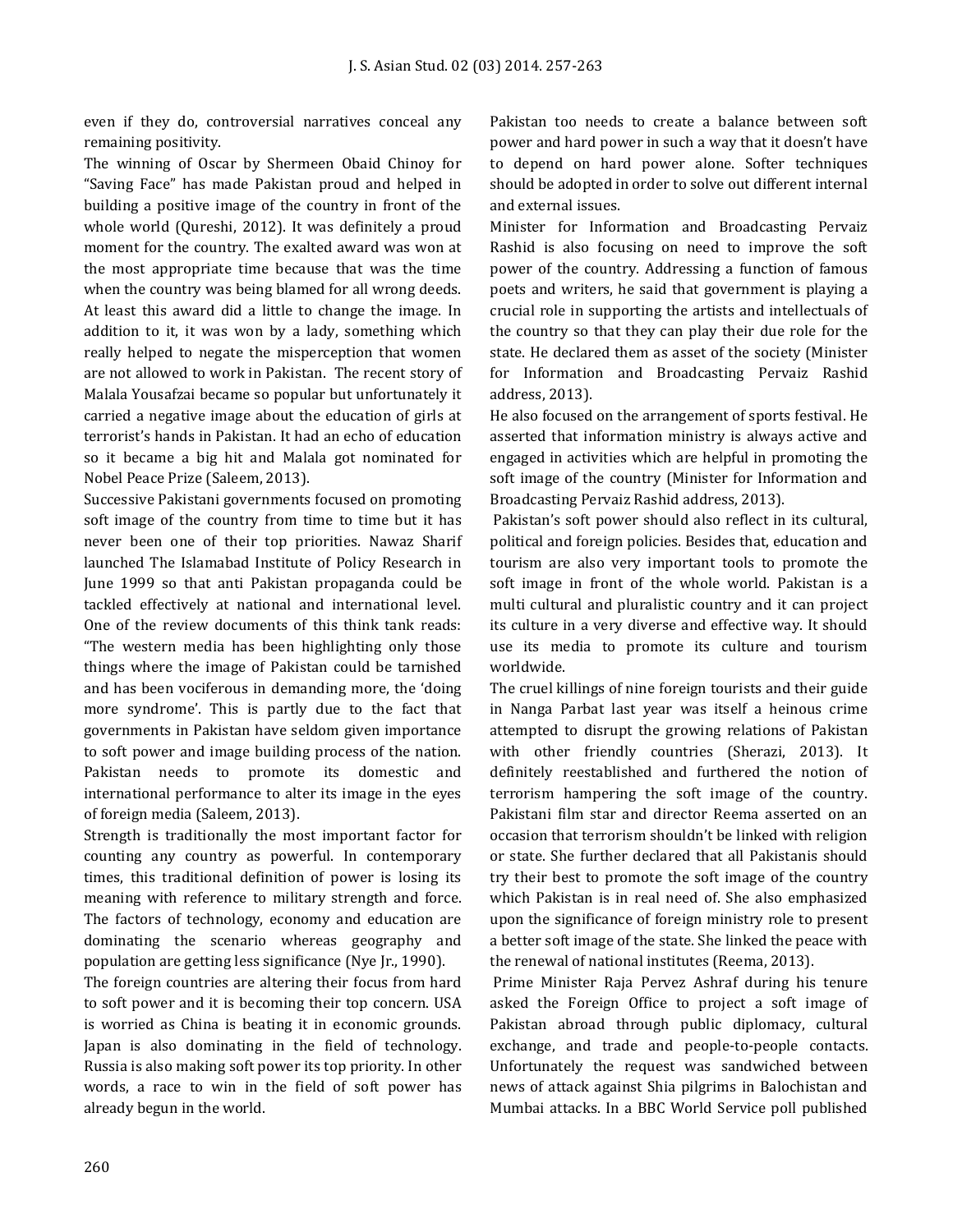in May 2012, the country ranked second, after Iran, in a list of the most negatively rated countries (Yusaf, 2013). Pakistan is in immediate need to create a soft image worldwide. Unfortunately Pakistan has already dried up its immense resources that could have told a positive story. Any country needs to use its theater, dance, film and music to promote itself. Not forgetting the literature, art and painting, there are unlimited ways which can be used to counter the negative image of the country.

Owing to terrorism, corruption, religious extremism and ethnic conflicts, Pakistan is one of the most ill perceived countries of the world. Although Pakistan has fought as a front line state against terrorism, it is still not in the good books of western media. The major fault lies within the wrong and weak strategies of the state's government and the unstable fluctuating foreign policy. There is an immediate need to get the priorities right and staying in line with the rising global realities. It is an inevitable nationwide responsibility and must not be allowed to become a victim of the moves aimed at frugality (Ashraf, 2013).

# **PAKISTAN'S SOFT POWER: LOOPHOLES AND RECOMMENDATIONS**

Pakistan has abundant talent in every field. The soft power of Pakistan can flourish immensely provided a little more attention is directed towards it. Not so long ago, Pakistan's soft power was rising. The positive trends kept on emerging in Pakistan like the liberated vibrant media, the newly independent judiciary, the breathtaking landscapes of the country, the increasing participation of Pakistani women from politics to fashion and of course the highly appreciated pop music of the country especially the Coke Studio as an insignia of the opulence and rich diversity of Pakistan culture.

In current times, all these positive attributes have turned to negative. The media and judiciary stand exposed. Pakistan's beautiful landscapes have been targeted to strike terror and discourage tourism. Devastating climatic changes, destructive floods, earthquakes and government's inefficient ways of dealing with these disasters have proved enough to show the world the soft power of the country in a frayed way.

The horrendous abuses like gang rape cases and honor killings dominating the major headlines of the current newspapers can't be neglected. The irony is that Shermeen Ubaid Chinoy's Oscar-winning documentary was also based) on highlighting the atrocious handling meted out to disenfranchised women.

- Terrorism is one of the major reasons for overshadowing the soft image of Pakistan at all levels. With this root cause, every positive attribute of the country is slowly getting eroded. Killings of minorities and inter provincial conflicts also negatively affect the image of the country. Icing on the cake is the negative and aggressive portrayal of every negative act of the country in the media in a hostile manner. Media is without any doubt a major tool to depict and show, convince and help to form a particular point of view and public consensus about any incident. Unfortunately, Pakistani media is using this opportunity in a wrong way and promoting country's image in a horrified manner. Miscreants and terrorists have created a total negative image of our country so there should be zero tolerance with respect to our government's way of dealing with them.
- Education especially of Science and technology are not given so much importance. To get students from abroad, it is needed that the education sector of the country is worked upon and steps should be taken to enhance its quality. Social sciences and literature must be promoted as they are the breeding ground for the academia and intellectuals. It can definitely help to create an improved soft image of the country.
- Foreign Policy of a country plays a major role in promoting the soft image of the country. Soft power in the field of foreign policy relates to areas like bilateral and multilateral diplomacy and moral authority. It should be modified and altered in a way that it promotes the soft image of the country. The ministers and ambassadors of the country should also work hard to promote the soft image of the country.
- Media is another effective tool which can help promote the better soft image of the country. Instead of showing events which discourage the soft image of the country, focus should be on content which uphold a positive bright illustration of the homeland. More English channels should be launched to grab the attention of international audience. Advertising companies should also work and put in efforts to establish a better image of the country abroad.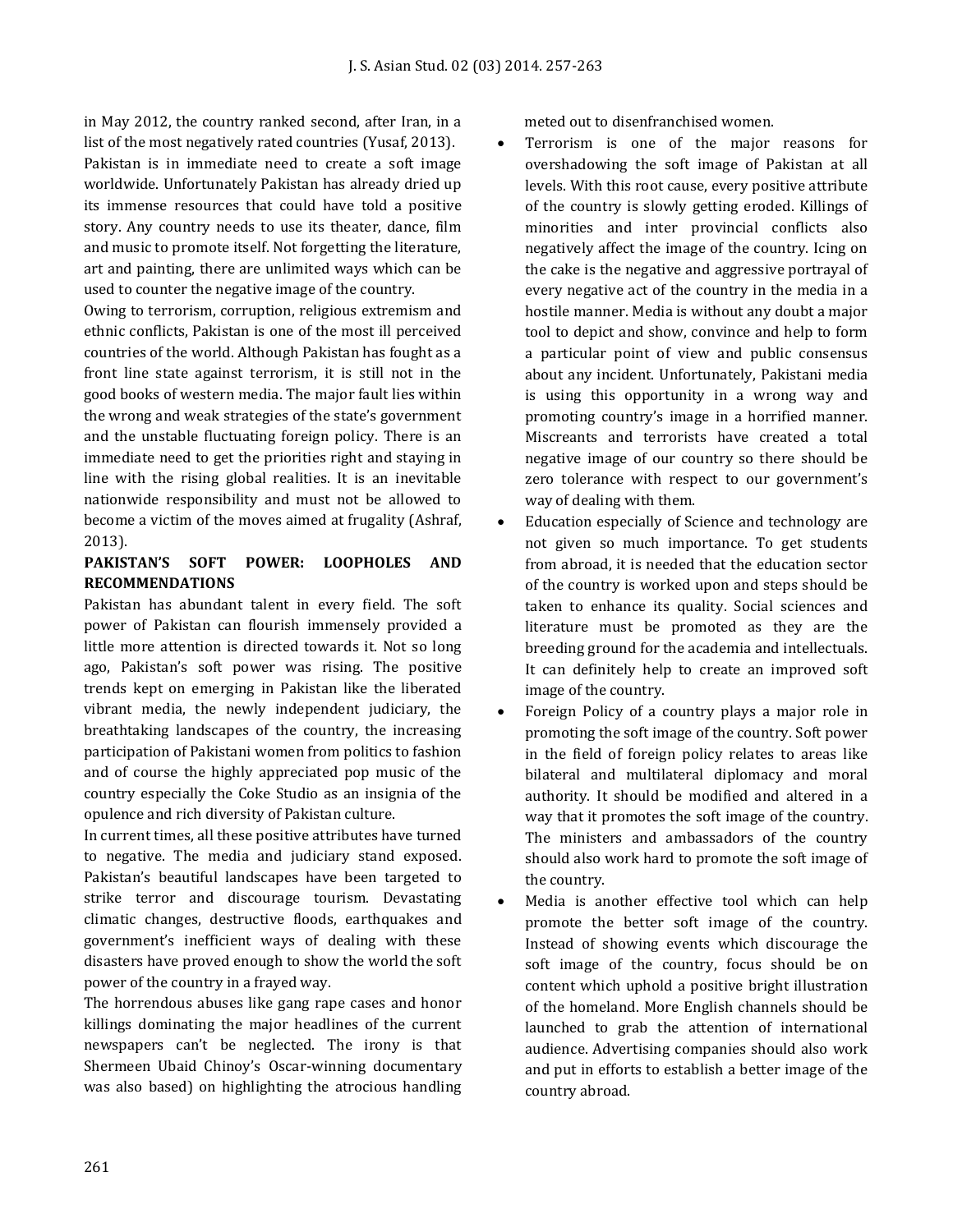- Foreign investment should be encouraged and for attracting foreign investors, law and order situation should be worked upon. Foreign delegations should be invited to visit the country and should be assured about the peace and stability of the state. In this regard the soft image of the country really helps to attract the foreigners into the country. Unless and until the soft image of the country won't be worked upon, very little foreign investment would be possible.
- Unstable economy is another factor which is affecting the soft image of the country. It provides chance to other countries to create a negative and misleading propaganda against the country. Unstable economy is the root cause of all other destabilizing sectors so economy of the country should be focused upon.
- The weakened tourism industry of the country is also upsetting the soft image of the country. The tourism sector of the country should be propelled and developed in a more effective way. Tourism is one of the major ways to promote a better soft image of the country. The recent government has been trying to promote tourism worldwide. SWAT summer festival was one of those efforts but of course it needs much more attention and energy than provided. Pakistan is very blessed in terms of its beautiful landscapes and sceneries. What lacks is the skill and art of promoting that.
- Scholarships should be offered to the students worldwide especially for students from third world countries so that more and more international students get enrolled in the country. It definitely helps to promote a positive image.
- Cultural exchange programs should be encouraged. It really helps to wipe out the misunderstandings and it creates better people to people contacts. More literary festivals should be arranged particularly with the Western intelligentsia to change the general perceptions about Pakistan.

#### **CONCLUSION**

In contemporary times, great powers rely less on their traditional military strength to achieve their purposes than in the past. Non state actors and small states have become more dominant. This diffusion of power is contributed by the following five factors: economic interdependence, transnational actors, nationalism in weak states, changing political scenario and emerging power of technology (Nye, Jr. 1991).

Soft power is not a substitute of course but it can be seen as a complementary strategy to the otherwise dominant hard power. The challenge is to find the right mix between both strategies in order to achieve smart power (Wagner, 2010). To apply soft power effectively states must communicate to an intended target in a functioning marketplace of ideas, persuade the target to change its attitude on a relevant political issue, and ensure that the target's newly held attitude influences international political outcomes [\(Kroenig](http://belfercenter.hks.harvard.edu/experts/1120/matthew_kroenig.html?back_url=%2Fpublication%2F20678%2Ftaking_soft_power_seriously.html&back_text=Back%20to%20publication)**,** 2010). All the major powers of the world are trying their best to achieve better soft image as it apparently seems the only effective way to rule others.

In order to keep up with the global trend and to gain its soft image back, Pakistan seriously needs to focus on its soft power. The way Pakistan's image has been tarnished by terrorism and corruption, implementing soft power techniques effectively can work wonders. This is the only way to project the softer image of the country towards international community.

#### **REFERENCES**

- Ashraf, M. M. (2013, August 31). Most misunderstood country in the World. *Pakistan Today*.
- [Chuck,](http://www.acus.org/users/adrienne-chuck) Adrienne. (2013, July 24). [China's Soft Power](http://www.acus.org/new_atlanticist/chinas-soft-power-deficit-africa)  [Deficit in Africa.](http://www.acus.org/new_atlanticist/chinas-soft-power-deficit-africa) *Atlantic Council*. July 24, 2013. http://www.acus.org/-new\_atlanticist/chinassoft-power-deficit-africa
- Guangrao and Huimin. (2011, December 17). (please mention complete reference).
- Sun Tzu and the Art of Soft Power. *The Economist*. http://www.economist.com/-node/21541714
- [Kelly, Tom. \(2012, November 18\). Britain ousts the U.S.](http://belfercenter.hks.harvard.edu/experts/1120/matthew_kroenig.html?back_url=%2Fpublication%2F20678%2Ftaking_soft_power_seriously.html&back_text=Back%20to%20publication)  [as world's most influential](http://belfercenter.hks.harvard.edu/experts/1120/matthew_kroenig.html?back_url=%2Fpublication%2F20678%2Ftaking_soft_power_seriously.html&back_text=Back%20to%20publication) nation. *Daily mail*.
- [Kroenig,](http://belfercenter.hks.harvard.edu/experts/1120/matthew_kroenig.html?back_url=%2Fpublication%2F20678%2Ftaking_soft_power_seriously.html&back_text=Back%20to%20publication) Matthew and et al. (2010, November). Taking soft power seriously. *Comparative Strategy*, 29 (05), 412-431.
- Hamlin, K. and [Li Yanping.](http://search.bloomberg.com/search?q=Li%20Yanping&site=wnews&client=wnews&proxystylesheet=wnews&output=xml_no_dtd&ie=UTF-8&oe=UTF-8&filter=p&getfields=wnnis&sort=date:D:S:d1&partialfields=-wnnis:NOAVSYND&lr=-lang_ja) (2010, August 16). China overtakes Japan as World's Second Biggest Economy." *Bloomberg*. [http://www.bloom](http://www.bloom-berg.com/)[berg.com.](http://www.bloom-berg.com/)
- Nye, Joseph S. Jr. (1991). *Bound to Lead: The Changing Nature of American Power*. NY: Basic Books, 25, 154, 160, 330
- Nye, Joseph S. Jr. (2002). Hard and Soft Power in a Global Information Age. In Mark Leonard (Ed.), *Re-*